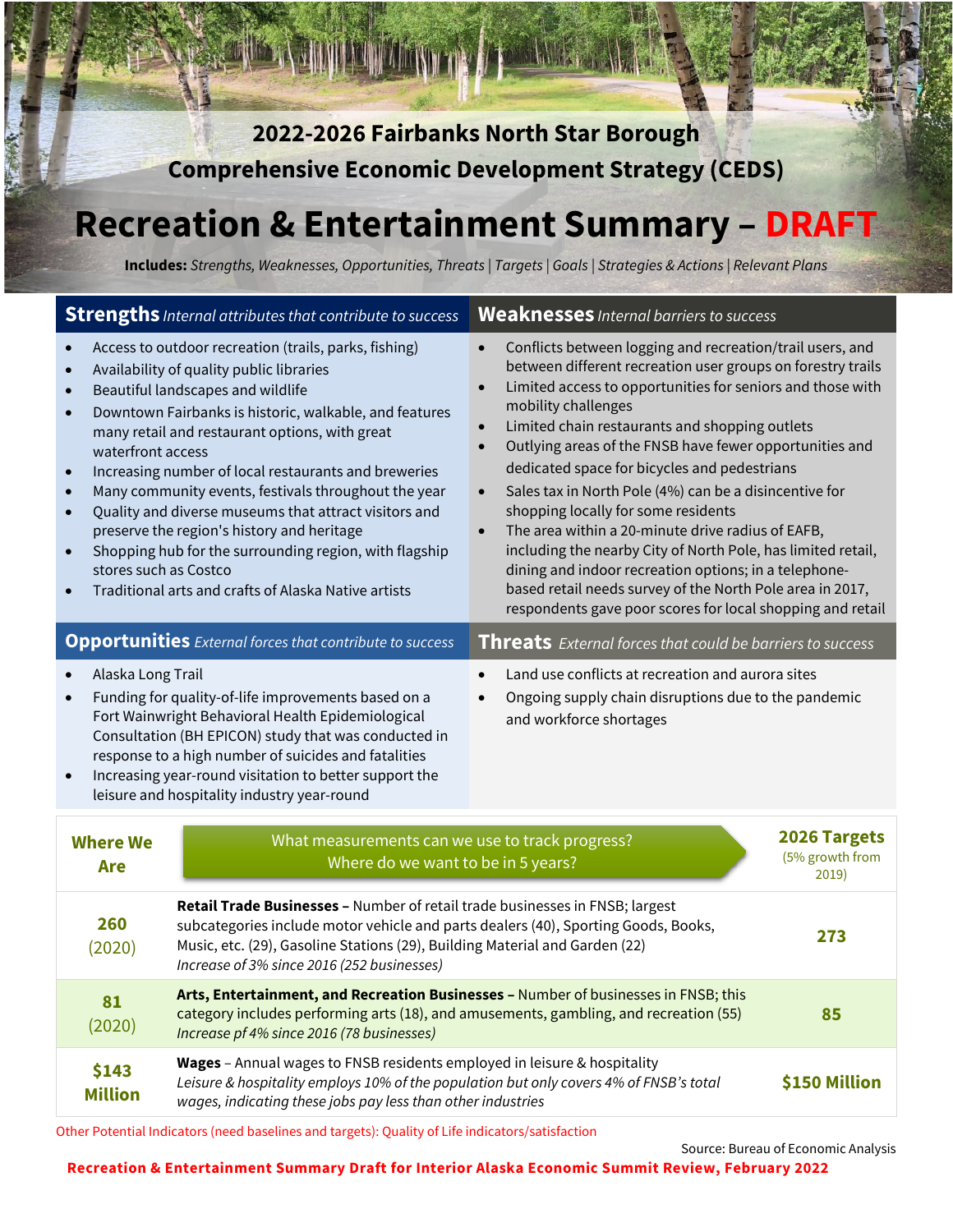#### *Sources: Quarterly Census of Employment and Wages, 2016 and 2020 data* **Recreation & Entertainment Summary Draft for Interior Alaska Economic Summit Review, February 2022**

### **Recreation & Entertainment Goals** *– long term improvements and changes we want to see in five years or more*



- 1. The FNSB's portfolio of year-round recreation and entertainment options continues to grow, contributing to a high quality of life and encouraging FNSB residents to live joyful, healthy lifestyles.
- 2. Alaskans, military families, and transplants increasingly choose to relocate to and stay in FNSB due to the high quality of life and abundance of activities.

| <b>Lead</b><br><b>Strategies &amp; Actions</b> – the activities we will implement over the next 5 years to accomplish goals & targets<br>and who will lead them |                                                                                                                                                                                                                                                                                                                                                                                                                                                                                                                                                                                                                                                                                                                                                                                                                                                                                                                                                                                                                                                                                                                                                                 |  |  |  |
|-----------------------------------------------------------------------------------------------------------------------------------------------------------------|-----------------------------------------------------------------------------------------------------------------------------------------------------------------------------------------------------------------------------------------------------------------------------------------------------------------------------------------------------------------------------------------------------------------------------------------------------------------------------------------------------------------------------------------------------------------------------------------------------------------------------------------------------------------------------------------------------------------------------------------------------------------------------------------------------------------------------------------------------------------------------------------------------------------------------------------------------------------------------------------------------------------------------------------------------------------------------------------------------------------------------------------------------------------|--|--|--|
|                                                                                                                                                                 | 1. Support Gathering Spaces - Ensure Fairbanks has the facilities needed to host year-round gatherings<br>and large community events. (Goals 1, 2)<br>a. Construct a new Fairbanks Convention and Arts Center in downtown Fairbanks.<br>b. Secure funding for and implement phases 2 of the Pioneer Park Master Plan, including opening the park<br>to the riverfront, adding a multi-purpose center.                                                                                                                                                                                                                                                                                                                                                                                                                                                                                                                                                                                                                                                                                                                                                           |  |  |  |
|                                                                                                                                                                 | 2. Enhance Outdoor Recreation Opportunities - Expand outdoor recreation opportunities that appeal<br>to residents and visitors alike. (Goals 1, 2)<br>Complete and implement the FNSB Recreational Trails Plan.<br>a.<br>Support establishment of the Alaska Long Trail.<br>b.<br>Maintain and modernize existing FNSB outdoor facilities, including athletic fields, Pioneer Park, and<br>C.<br>improvements to Chena Lake Recreation Area.                                                                                                                                                                                                                                                                                                                                                                                                                                                                                                                                                                                                                                                                                                                    |  |  |  |
|                                                                                                                                                                 | 3. Expand Indoor Recreation Opportunities - Expand indoor recreation opportunities that appeal to<br>residents and visitors alike. (Goals 1, 2)<br>a. Conduct a conceptual design study for renovation of the Carlson Center, including expanding indoor<br>recreation, fitness, and multipurpose space.<br>Remodel the Noel Wien Public Library.<br>b.<br>Maintain and modernize existing indoor recreation facilities, including pools & recreation centers.<br>C.<br>d. Construct the North Star Athletics Complex.                                                                                                                                                                                                                                                                                                                                                                                                                                                                                                                                                                                                                                          |  |  |  |
|                                                                                                                                                                 | 4. Enhance Retail - Implement the following quality of life strategies, as identified in the Eielson<br>Regional Growth Plan Quality of Life chapter. (Goals 1, 2)<br>Continue progress on commercial re-district rezoning efforts in the City of North Pole.<br>a.<br>b. Consider policies that will attract businesses to the City of North Pole, including developing a<br>database of commercial real estate opportunities.                                                                                                                                                                                                                                                                                                                                                                                                                                                                                                                                                                                                                                                                                                                                 |  |  |  |
|                                                                                                                                                                 | 5. Connect with Military - Implement the following quality of life strategies, as identified in the Eielson<br>Regional Growth Plan Quality of Life chapter. (Goals 1, 2)<br>Increase the dissemination of information to EAFB families to increase awareness of and participation<br>a.<br>in local activities and events.<br>Increase distribution of Explore Fairbanks' list of businesses who offer military discounts.<br>b.<br>Create a list of volunteer opportunities in the FNSB for military spouses and civilian residents.<br>C <sub>1</sub><br>Improve outreach about the availability of existing facilities and recreation options.<br>d.<br>Consider providing bus transportation options from EAFB to North Pole and Fairbanks during large<br>e.<br>events and festivals to increase military engagement in community activities.<br>Develop guided programs to introduce newcomers to Alaska's outdoor recreation opportunities.<br>f.<br>Investigate options for developing a community center in the Greater North Pole area.<br>g.<br>Establish a military community liaison to coordinate information-sharing with EAFB personnel.<br>h. |  |  |  |

### **Other Relevant Resources**

- **Comprehensive Recreational Trails Plan**. Fairbanks North Star Borough. Est. completion spring 2022[. View here.](https://www.fnsbtrailsplan.com/)
- Pioneer Park Master Plan. Fairbanks North Star Borough. November 2021. [View here.](https://www.fairbankspioneerparkplan.com/)
- **Feasibility Study & Market Analysis for the Carlson Center Study**. Fairbanks North Star Borough. 2020. [View here.](https://fairbanksak.myrec.com/documents/fnsb_carlson_center_study_12_2020.pdf)
- **Eielson Regional Growth Plan**. Fairbanks North Star Borough. 2018[. View here.](http://www.eafbregionalgrowth.com/)

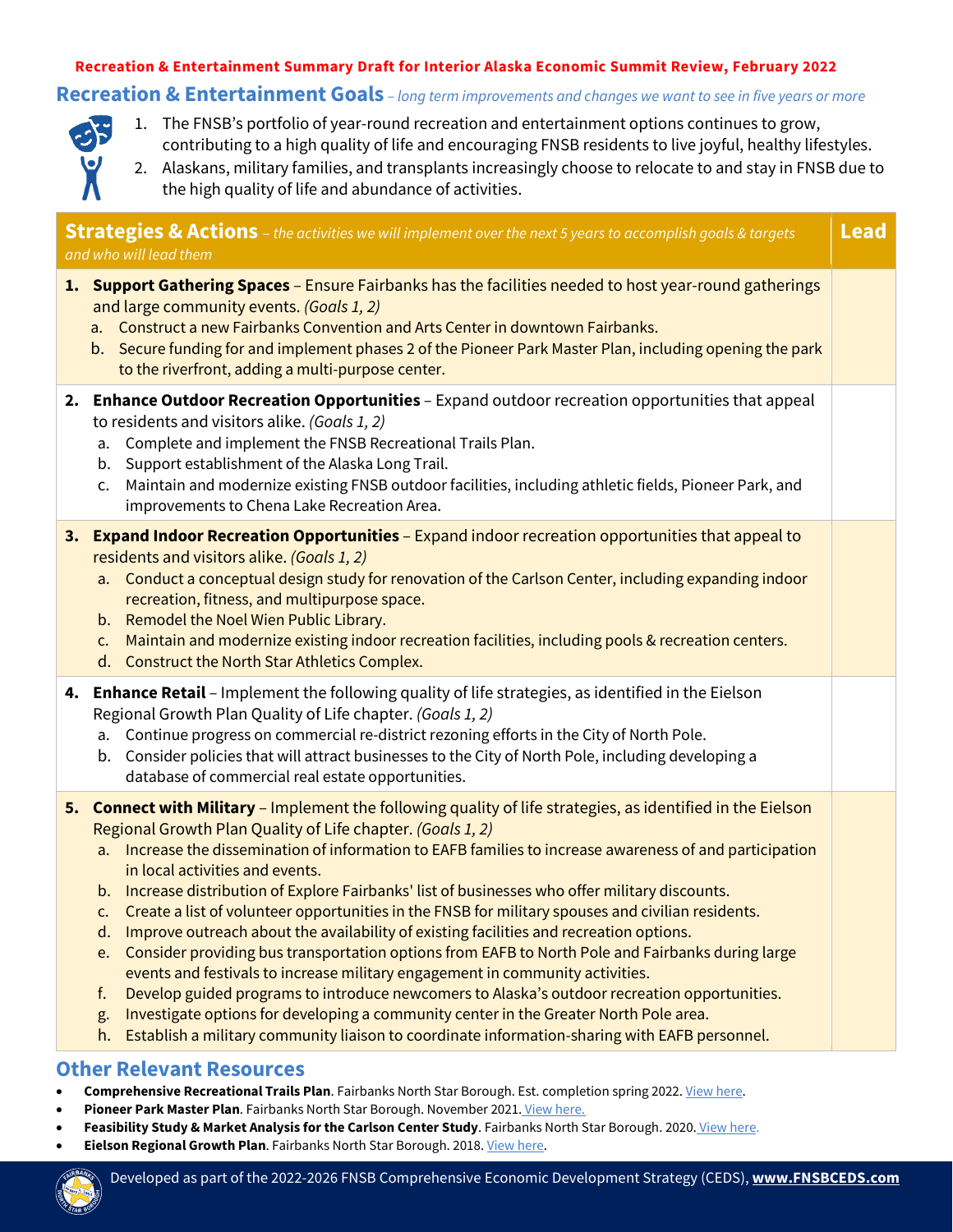# **Interior Alaska Economic Summit, February 22-23, 2022**

# **Recreation & Entertainment Breakout: Discussion Summary (02-23-22)**

To view results from the other sessions, visi[t https://fnsbceds.com/](https://fnsbceds.com/) (results will be posted by March 11<sup>th</sup>)

This document compiles feedback and notes from the breakout session. The other tools that were used to guide the discussion include:

- An economic cluster/influencer one-pager that identified a preliminary SWOT analysis, goals, strategies, actions, and measures of success
- A worksheet identifying a proposed economic vision statement and guiding questions for each of the activities. The guiding questions have been copied into this document for reference. The feedback on the economic vision statement was compiled separately and will be released by March  $11<sup>th</sup>$ .

# **First Last Affiliation Email** Bryant Wright Fairbanks North Star Borough [bryant.wright@fnsb.gov](mailto:bryant.wright@fnsb.gov) Kristan | Kelly | Fairbanks North Star Borough | [Kristan.Kelly@fnsb.gov](mailto:Kristan.Kelly@fnsb.gov) Logan | Moury | Get Out There logannoury@gmail.com Renee Linton Fairbanks Economic Development Corporation [rlinton@investfairbanks.com](mailto:rlinton@investfairbanks.com) Robyn Taylor James T Hutchison High School- FNSBSD robyn.taylor@k12northstar.org Russ Talvi Alaska Small Business Development Center [russtalvi@gmail.com](mailto:russtalvi@gmail.com) Teresa Floberg Denali Borough the Contract Electronic Hildberg@denaliborough.com

#### **Participants** (alphabetical by first name, based on sign in sheet)

Facilitated by Molly Mylius, Agnew::Beck Consulting

RSVPs: 23 participants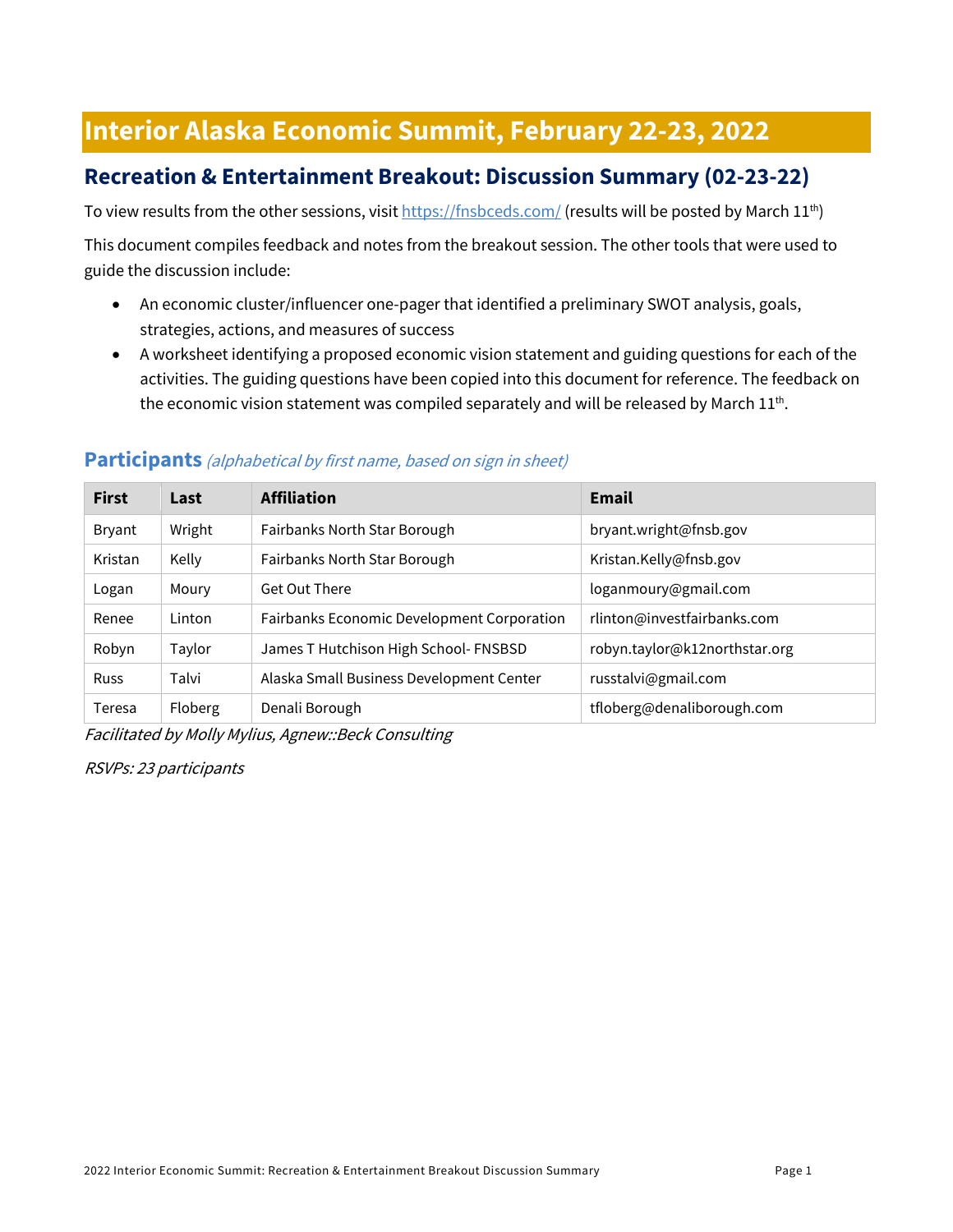# **Feedback on the Strengths, Weaknesses, Opportunities, and Threats (SWOT) Analysis**

#### **Guiding Questions:**

- 1. What did we get right?
- 3. What would you change?
- 2. What's missing?

4. What's the most important item in each quadrant?

#### **Discussion Notes:**

#### Color Key: Blue = proposed revision **|** red = proposed deletion **|** green = proposed addition

| <b>Strengths</b>                                                                                                                                                                                                                                                                                                                                                                                                                                                                                                                                                                                                                                                                                                                                                                                                                                                                                                                                                                                                                                                                                                                                        | <b>Weaknesses</b>                                                                                                                                                                                                                                                                                                                                                                                                                                                                                                                                                                                                                                                                                                                                                                                                                                                                                                                                                                                                                                                                                                                                                                                                                                                  |  |
|---------------------------------------------------------------------------------------------------------------------------------------------------------------------------------------------------------------------------------------------------------------------------------------------------------------------------------------------------------------------------------------------------------------------------------------------------------------------------------------------------------------------------------------------------------------------------------------------------------------------------------------------------------------------------------------------------------------------------------------------------------------------------------------------------------------------------------------------------------------------------------------------------------------------------------------------------------------------------------------------------------------------------------------------------------------------------------------------------------------------------------------------------------|--------------------------------------------------------------------------------------------------------------------------------------------------------------------------------------------------------------------------------------------------------------------------------------------------------------------------------------------------------------------------------------------------------------------------------------------------------------------------------------------------------------------------------------------------------------------------------------------------------------------------------------------------------------------------------------------------------------------------------------------------------------------------------------------------------------------------------------------------------------------------------------------------------------------------------------------------------------------------------------------------------------------------------------------------------------------------------------------------------------------------------------------------------------------------------------------------------------------------------------------------------------------|--|
| Revise: expand outdoor recreation opportunities listed<br>to include snow, mountains, hunting, backdoor<br>wilderness, winter sports<br>Revise: modify Costco bullet to not call out the retailer<br>by name, but acknowledge Fairbanks as a shopping<br>and supply hub for residents, industry, village stores<br>Revise: expand to capture how extensive the trails are,<br>including winter trails<br>Revise: expand restaurants and breweries to include<br>cafes (or broaden to "local food and drink")<br>Delete: less emphasis on downtown Fairbanks<br>Add: proximity to national parks, state parks -<br>protected public lands<br>Add: garage sales increasingly popular in summer<br>Add: Pioneer Park as a cultural and recreation hub<br>Add: extreme seasons create different types of<br>$\bullet$<br>opportunities throughout the year<br>Add: in addition to having access to activities, the<br>community also has a culture of being active year-<br>round<br>Add: the community has talented guides and<br>knowledgeable residents about accessing and<br>recreating in the area<br>Add: Morris Thompson<br>• Add: pristine streams | Revise: Consider trimming some of the detail, e.g., around<br><b>North Pole bullets</b><br>• Add: lack of collaboration around facilities, such as plans<br>for two new facilities, the North Star Athletic Center and the<br><b>Fairbanks Native Association Community Center</b><br>Add: Chena River pollution and lack of public access<br>(privatized waterfront)<br>Add: lack of information for safety and outdoor recreation<br>Add: poor lighting along trails and downtown<br>Add: dilapidated, vacant buildings downtown<br>$\bullet$<br>Add: access to Alaska Native arts and crafts - lack of<br>connections for visitors<br>• Add: limited services for individuals experiencing<br>homelessness and the visibility of folks with nowhere to go<br>who hang out downtown<br>Add: lacking "middle" recreation options for those who are<br>$\bullet$<br>not doing extreme/high intensity activities, but want more<br>than a paved trail<br>Add: litter, cleanliness<br>Add: limited transit options<br>$\bullet$<br>Add: poor bike and pedestrian facilities, especially in winter<br>$\bullet$<br>Add: lack of concert/convention center<br>Add: challenging winter conditions for recreating<br>$\bullet$<br>Add: lots of cement in downtown spaces |  |
| <b>Opportunities</b>                                                                                                                                                                                                                                                                                                                                                                                                                                                                                                                                                                                                                                                                                                                                                                                                                                                                                                                                                                                                                                                                                                                                    | <b>Threats</b>                                                                                                                                                                                                                                                                                                                                                                                                                                                                                                                                                                                                                                                                                                                                                                                                                                                                                                                                                                                                                                                                                                                                                                                                                                                     |  |
| • Add: resource extraction that creates/improves access<br>to new spaces<br>• Add: improved collaboration between different land<br>agencies<br>• Add: AirBnB's experience tool as a new way to<br>promote activities and support entrepreneurs                                                                                                                                                                                                                                                                                                                                                                                                                                                                                                                                                                                                                                                                                                                                                                                                                                                                                                         | • Add: lack of investors with the ability or interest to fund<br>recreation improvements<br>Add: regulations of recreation, entertainment, and retail<br>$\bullet$<br>businesses, including food trucks, licensing<br>Add: proposed Manh Choh trucking activity would bring<br>$\bullet$<br>trucks by Pioneer Park an average of once every 7 minutes<br>• Add: conflicts with resource extraction that negatively<br>impact open space/viewsheds and access<br>Add: climate change, such as permafrost melting trails and<br>resulting in damages to board walks, increased erosion                                                                                                                                                                                                                                                                                                                                                                                                                                                                                                                                                                                                                                                                               |  |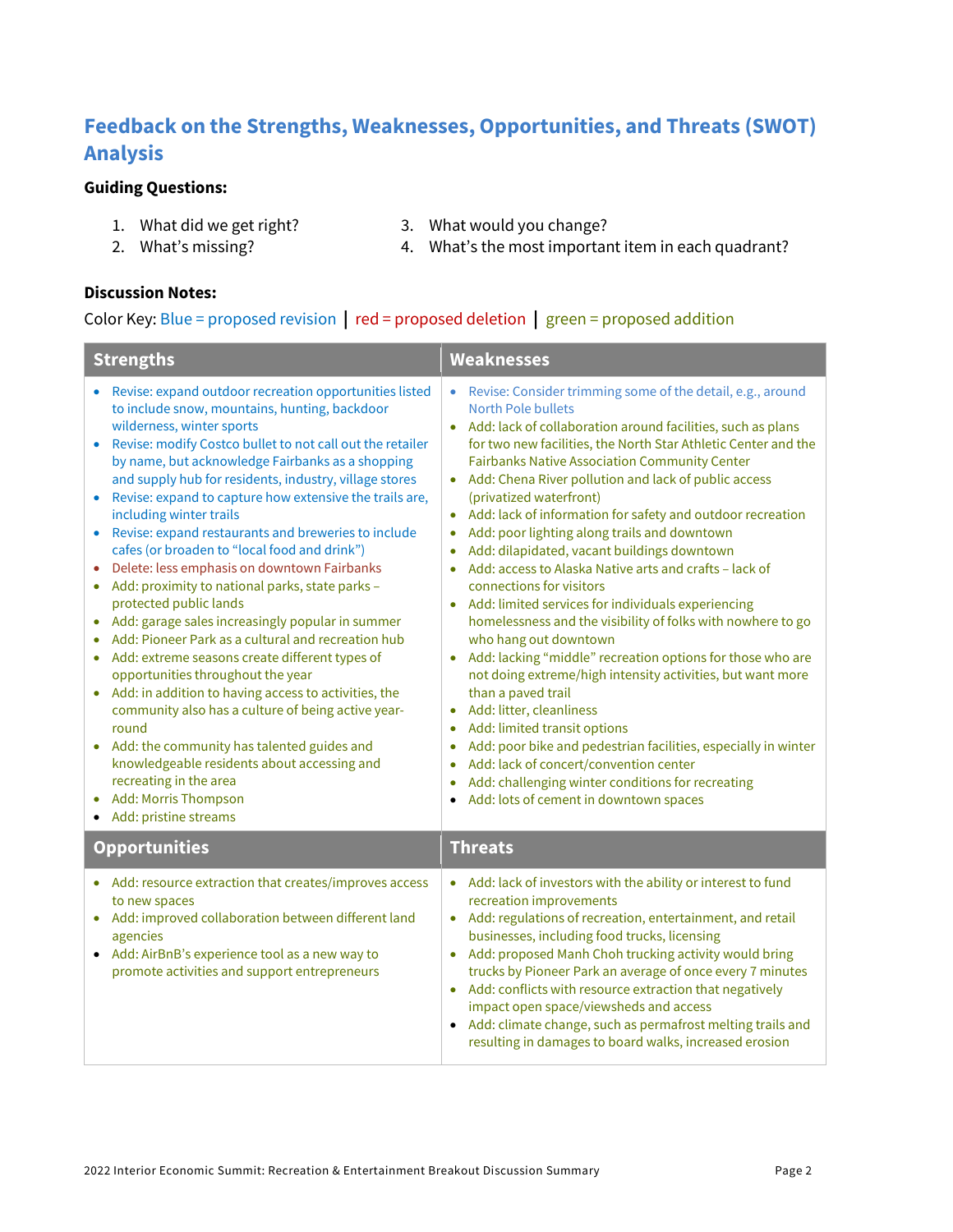# **Goals, Strategies, Actions Discussion Questions**

#### **Guiding Questions:**

- 1. What did we get right?
- 2. What would you change?
- 3. What's missing?
- 4. Who will lead each of the strategies? What do you see as you/your organization's role?
- 5. Which of the strategies is most important for us to focus on over the next year?

#### **Discussion Notes:**

- Goals
	- Like: references to joyful and healthy lifestyles
	- Revise: "transplants" to "newcomers"
	- Revise: "stay" to "live"
	- Revise: consider adding students to the target groups under Goal 2
	- Add: possible additional goal: "Expand events to more weekends to bring continuous attraction that's open to all demographics"
- Strategy 1: Support Gathering Spaces
	- Revise: Goal name to be "Support Gathering Spaces **& Events**"
	- Add: Better promote and connect residents with Tribal events; improved integration between Tribal planning and other community planning
	- Add: Complete the rec center
	- Add: Offer transit to key populations (UAF, military) during key community events, festivals, sporting activities
	- Add: Increase the number of community gatherings (especially in winter) that are accessible and open to everyone, and increase headliner events such as music festivals
- Strategy 2: Outdoor Recreation Opportunities
	- Revise: Consider how to better promote existing events such as Equinox, RACCO, World Eskimo Indian-Olympics, Yukon Quest)
	- Add: Develop a safety guide for new residents that helps orient them to potential outdoor hazards they might encounter when recreating (such as how to handle a wildlife encounter)
	- Add: Identify ways to better support the missing middle recreationist improved facilities, signage, information, guides, gear rentals; reduced or subsidized fees
	- Add: Create an outdoor skating rink downtown, or a skating loop on the river
	- Add: Complete the connector trail across Fairbanks
	- Add: Work with state and federal agencies to create more centralized access to information, including shared trail maps and promotion tools (instead of each agency having its own tools and maps)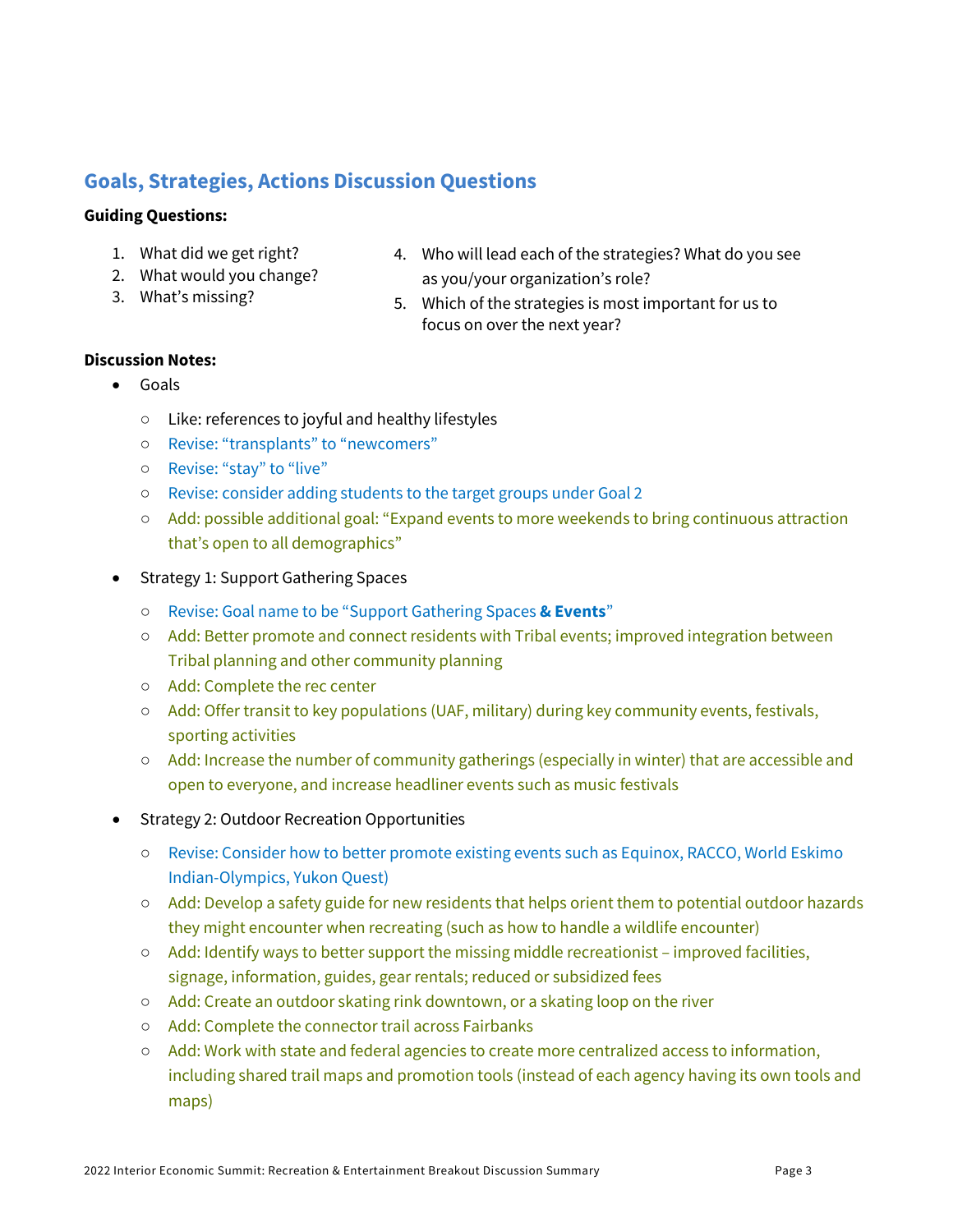- Add: Remove cement and install green space in parks, such as downtown
- Add: Improve signage and wayfinding throughout the community, including both online and onsite tools
- Add: Revitalize the bike share program in downtown Fairbanks
- Strategy 3: Indoor Recreation
	- Revise: Consider rewording strategy to include "indoor recreation **and wellness** opportunities"
	- Revise: under Noel Wien Public Library, edit to recommend expanded library hours to the evenings and Sundays
	- Revise: Consider adding "wellness" back into the title for the North Star facility
	- Add: Create a checklist of landmarks around the community (indoor and outdoor) for visitors to "check off," with QR codes and photo opportunities
	- Add: Consider adding bouldering/climbing wall to the North Star Complex
	- Add: Create a cultural tourism plan to better integrate and connect visitors and residents with cultural learning and retail opportunities in the community
- Strategy 4: Enhance Retail
	- Add: Create and expand designated spaces for food trucks and local vendors in summer; this could potentially done in partnership with First Friday
	- Add: Recruit an electronics store such as Best Buy
	- Add: Establish a shared small business market space where small businesses can launch in a subsidized space with less overhead, and with a test kitchen
- Strategy 5: Connect with Military
	- Add: Utilize schools as community gateways for many military families and increase outreach/connections via the schools
	- Add: Have local representatives visit and give talks on base in partnership with Moral, Welfare, and Recreation (MWR) programs
- Other (could go in other chapters)
	- Add: Offer trainings to entrepreneurs on how to use AirBnB and other online tools to promote activities and tours
	- Add: Create safe spaces for transient residents to spend time during the day
	- Add: Increase transit connections at key locations such as the train station, airport, parks